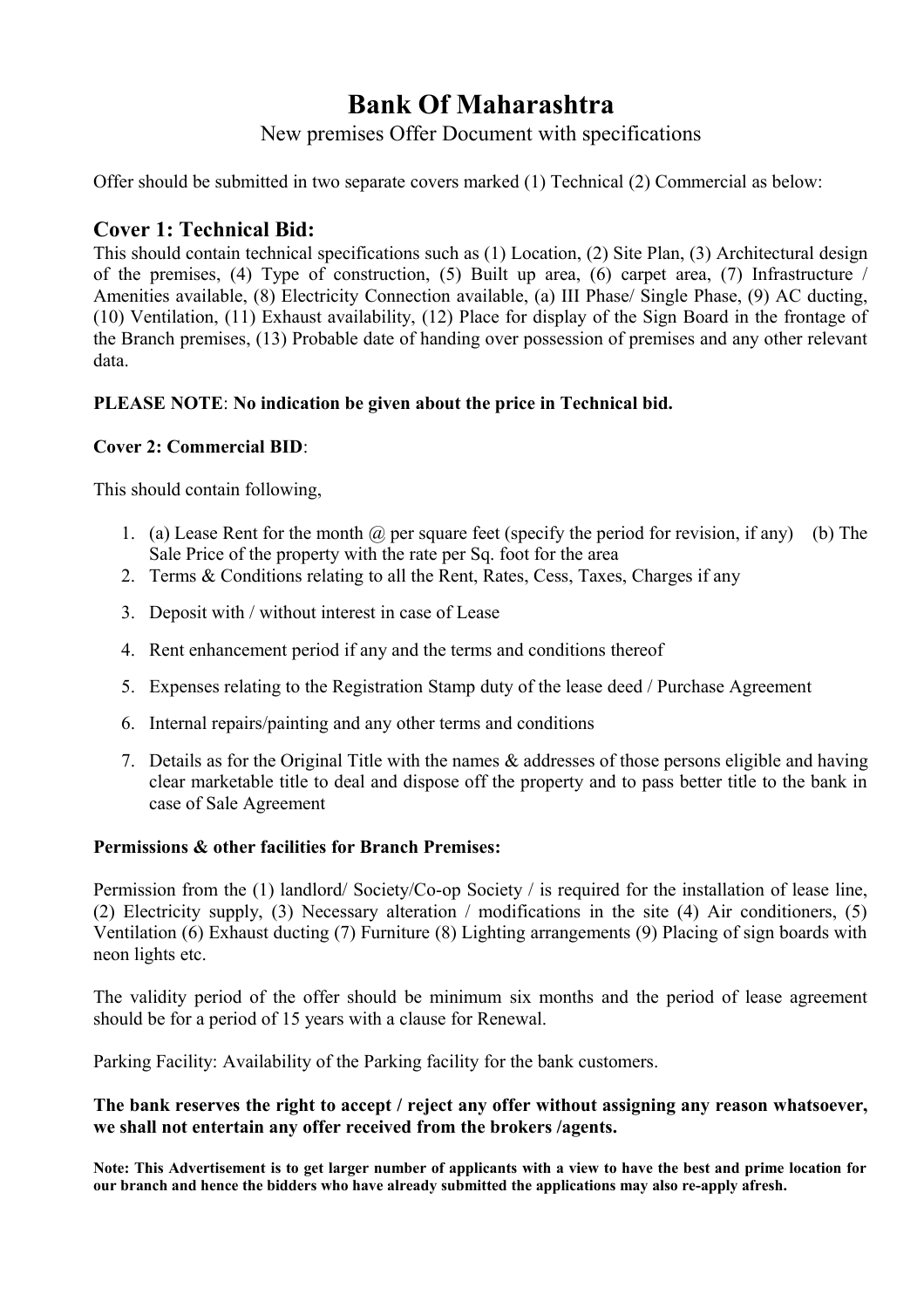# **TECHNICAL BID**

# Date of opening the bid:

(N.B.: Please do not make any mention / indication about lease rates / sale price etc. in this form as this is a Technical Bid)

## **APPLICATION FOR THE Branch site for BANK OF MAHARASHTRA**

| The Zonal Manager<br>Bank of Maharashtra<br>Zonal Office<br>Latur.                                                                                                                   |                                      | Date:                        |                                               |
|--------------------------------------------------------------------------------------------------------------------------------------------------------------------------------------|--------------------------------------|------------------------------|-----------------------------------------------|
| following property on lease / out right sale for your proposed Branch. The details are as under:                                                                                     |                                      |                              |                                               |
|                                                                                                                                                                                      |                                      |                              |                                               |
|                                                                                                                                                                                      |                                      |                              |                                               |
|                                                                                                                                                                                      |                                      |                              |                                               |
|                                                                                                                                                                                      |                                      |                              |                                               |
|                                                                                                                                                                                      |                                      |                              |                                               |
| 4) Floor on which the premises are located                                                                                                                                           |                                      | : Ground / First / Mezzanine |                                               |
| 5) Measurements of the proposed premises (Ft)                                                                                                                                        | : Length:                            | Width:                       | Height:                                       |
| <b>Carpet Area (Sq.Ft.)</b>                                                                                                                                                          |                                      |                              |                                               |
| Road Frontage                                                                                                                                                                        |                                      |                              |                                               |
| 6) Present position of the premises                                                                                                                                                  | : 1) Self Occupied / Vacant / Rented |                              |                                               |
| (Offers should be submitted for premises which are ready for possession)<br>7) Premises to be given on (strike whichever is not applicable): Lease Rent (Years) /Outright Sale basis |                                      |                              | 2) Vacant plot/Under construction/Constructed |
| 8) Electricity Connection (III /Single Phase) __________________________________                                                                                                     |                                      |                              |                                               |
| (In case Bank selects the premises, separate electric meter will be provided)                                                                                                        |                                      |                              |                                               |
| 9) Ventilation / Exhaust for AC                                                                                                                                                      | Available / Not available            |                              |                                               |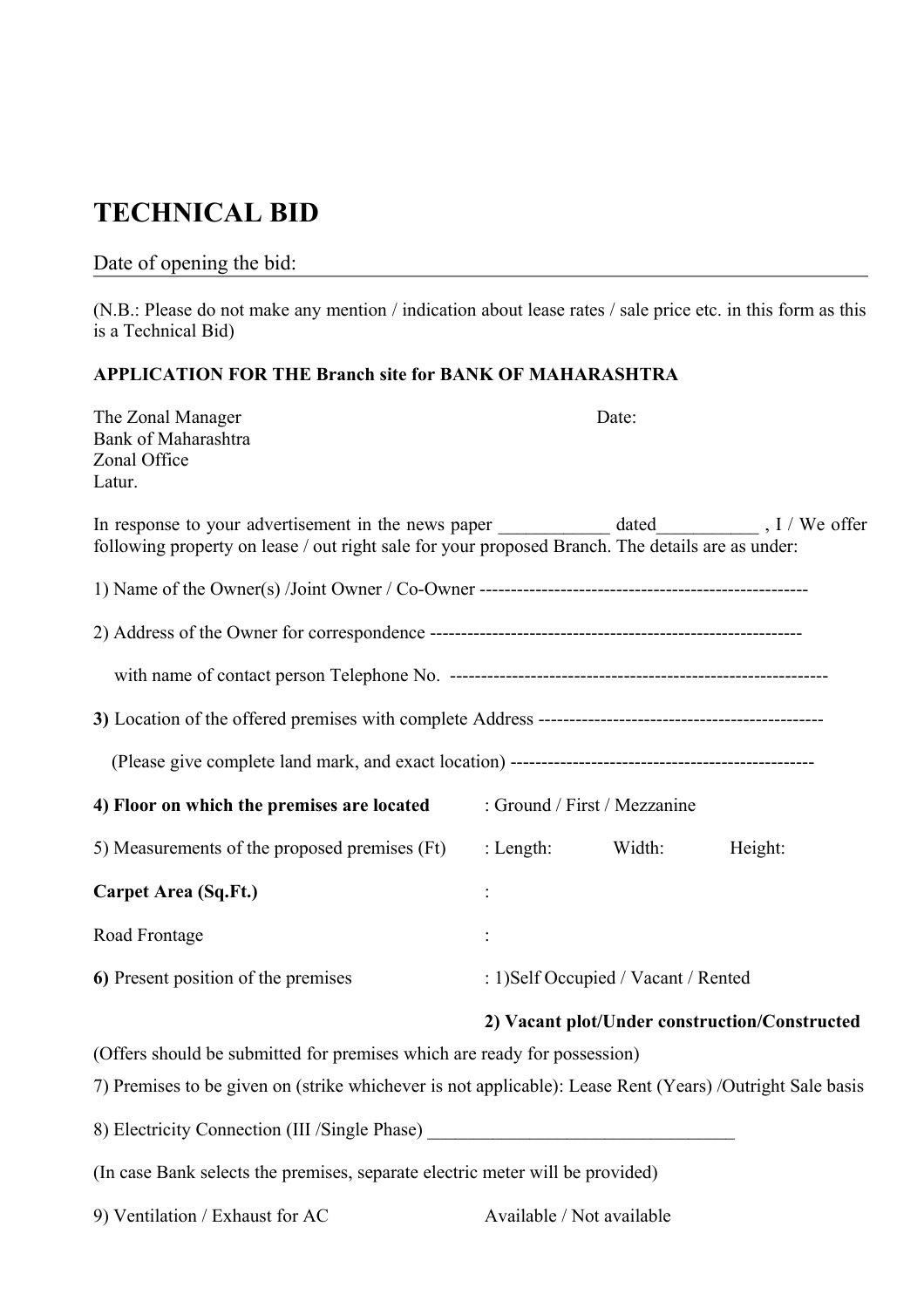10) Facility for Sign Board with neon lights Available / Not Available

11) Permission from landlord / Coop Society /

Municipal authorities for Branch Obtained / Not obtained

I / we understand that above information is subject to verification and scrutiny by the Bank. Before finalization of the deal, the bank shall get the Search title Report and No encumbrance from the designated authorities with a view to get Clear title and to avoid litigations, at the cost of the lesser/Seller of the Branch property.

We the within named Owners/ holding Right to dispose off the said property declare herein that, we shall be bound by all the Rules and Regulations of the Bank and shall abide by the terms and conditions of the Bank as for dealing leasing/sale of the said property with the Bank.

I / We agree to make necessary changes in the premises if required by the Bank.

Commercial Bid giving details of rent / sale price & other related conditions etc is separately enclosed herewith in a closed cover marked as "Commercial Bid"

The jurisdiction for all the legal disputes shall be Latur, where the bank has its Zonal Office.

Yours faithfully

1) 2)

 $3)$  4)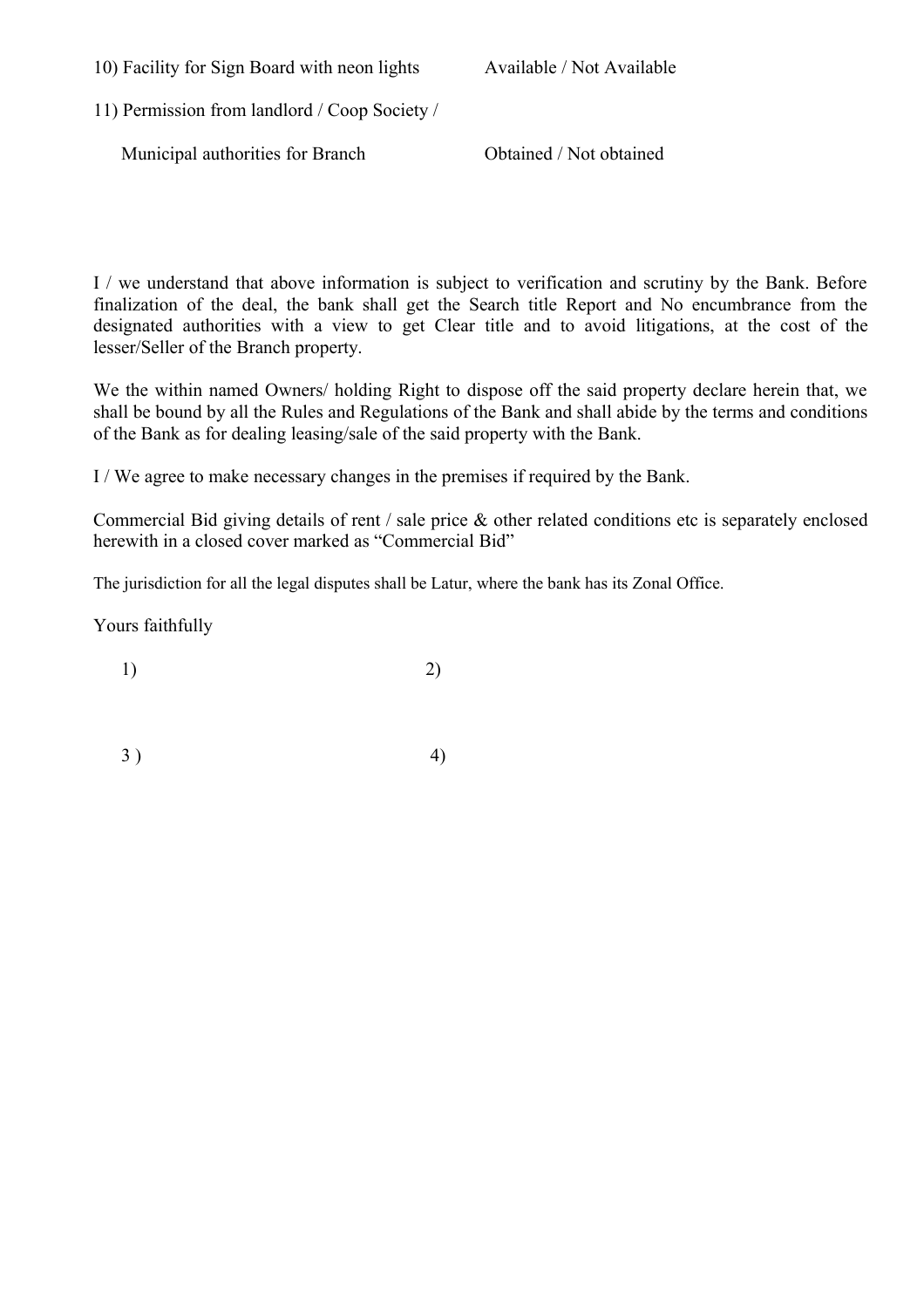# **COMMERCIAL BID**

### **APPLICATION FOR THE BRANCH site for BANK OF MAHARASHTRA**

| 2) Address of the Owner with Telephone No.                                                                       |  |
|------------------------------------------------------------------------------------------------------------------|--|
|                                                                                                                  |  |
| 3) Location of the Branch Premises with complete Address<br>(Please give complete land mark, and exact location) |  |
|                                                                                                                  |  |
| 4) Premises to be given on (strike whichever is not applicable) Lease Rent / Outright Sale basis                 |  |
| 5) Offer Price (Lease Rent per month)<br>(Lease rent should be given per sq. ft. for carpet area only)           |  |
| 6) Deposit amount if any                                                                                         |  |
| 7) Sale Price (in case of outright sale)                                                                         |  |
| (Sale Rates be quoted per sq. ft. for carpet area only)                                                          |  |
| Property Rent / Taxes / Maintenance Charges                                                                      |  |
| (mention the proportionate share or approx. amount)                                                              |  |
| 9) Registration Charges / Stamp duty(out right sale)<br>(mention the aprox. amount to be borne by)               |  |
| 10) Electricity Connection (III /Single Phase)                                                                   |  |
| Available /Not available                                                                                         |  |

11) Any other relevant information not covered above:

Please note that the above information is subject to verification and scrutiny. Before finalization of the deal, the bank shall get the Search title Report and No encumbrance from the designated authorities with a view to get Clear title and to avoid litigations, at the cost of the Lessor/Seller of the Branch property.

The jurisdiction for all the legal disputes shall be Latur, where the bank has its Zonal Office.